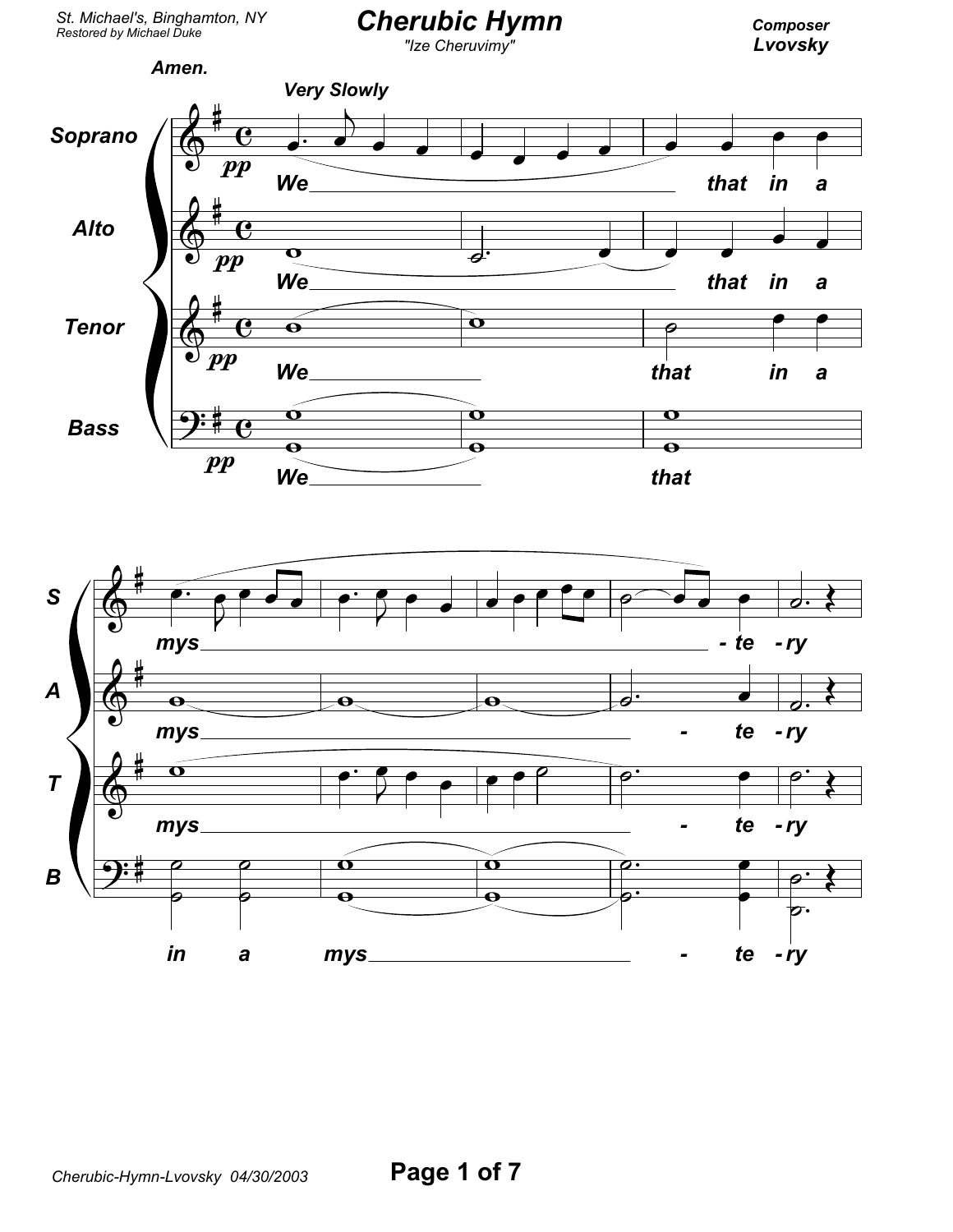



Page 2 of 7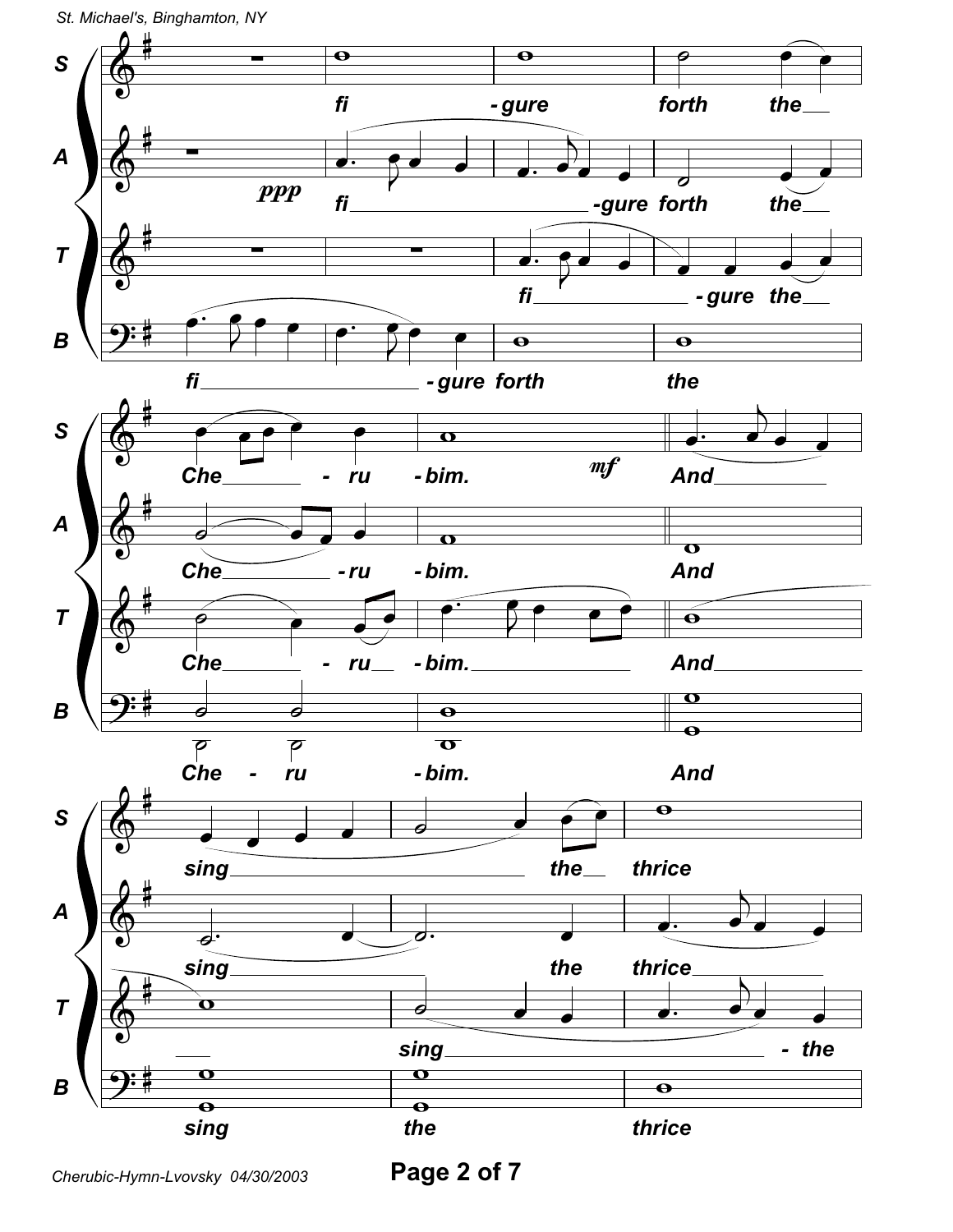St. Michael's, Binghamton, NY

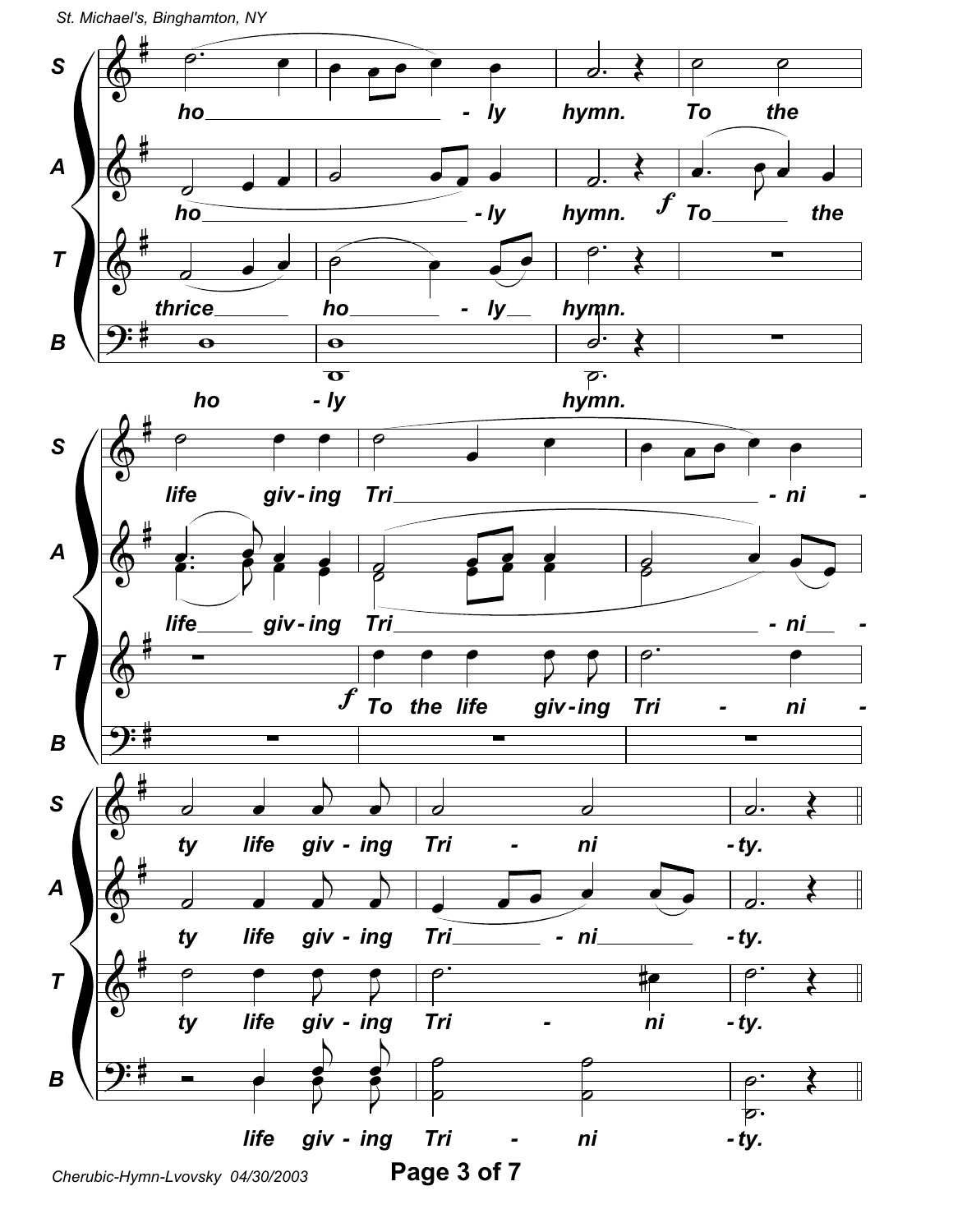

Page 4 of 7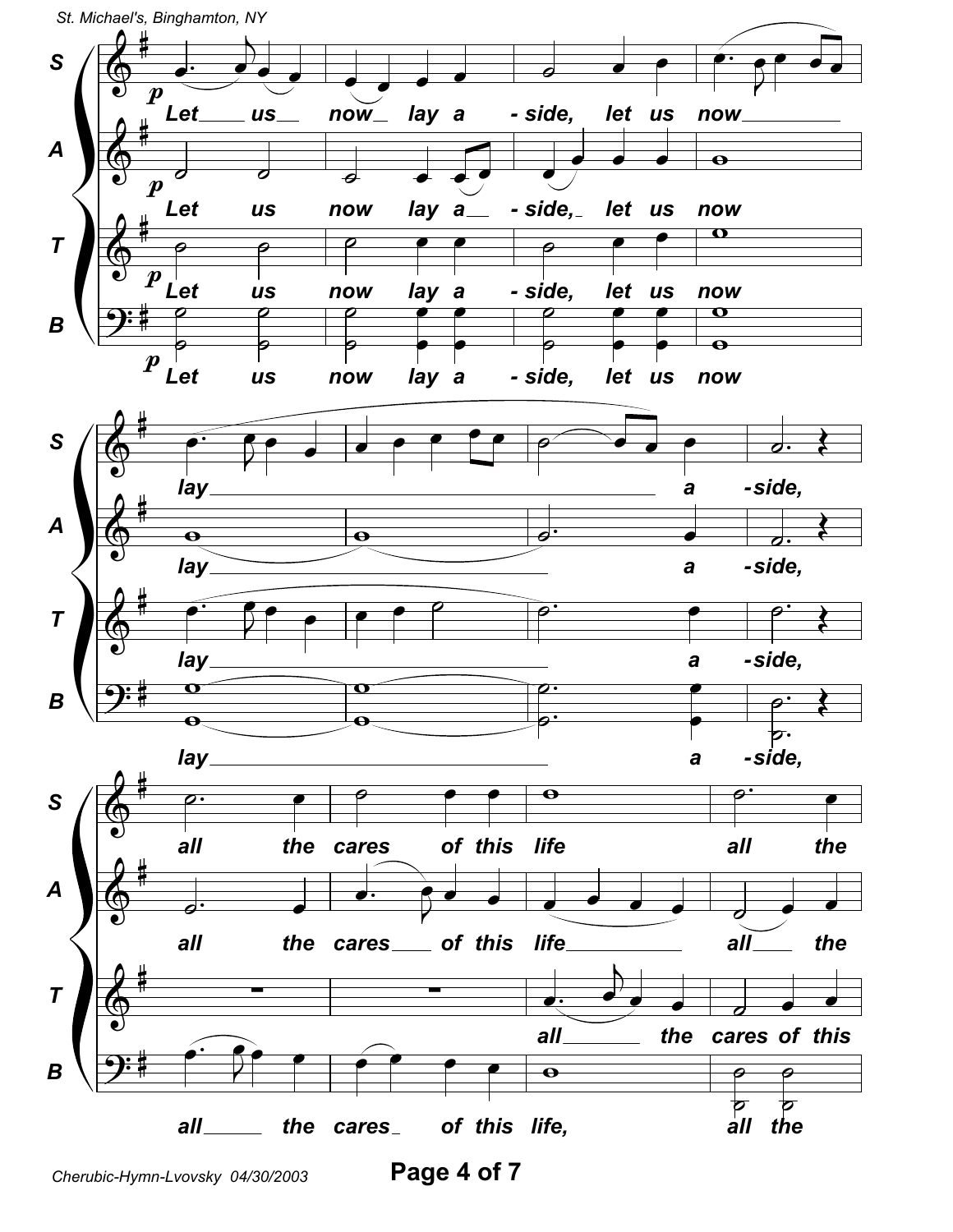



Cherubic-Hymn-Lvovsky 04/30/2003

Page 5 of 7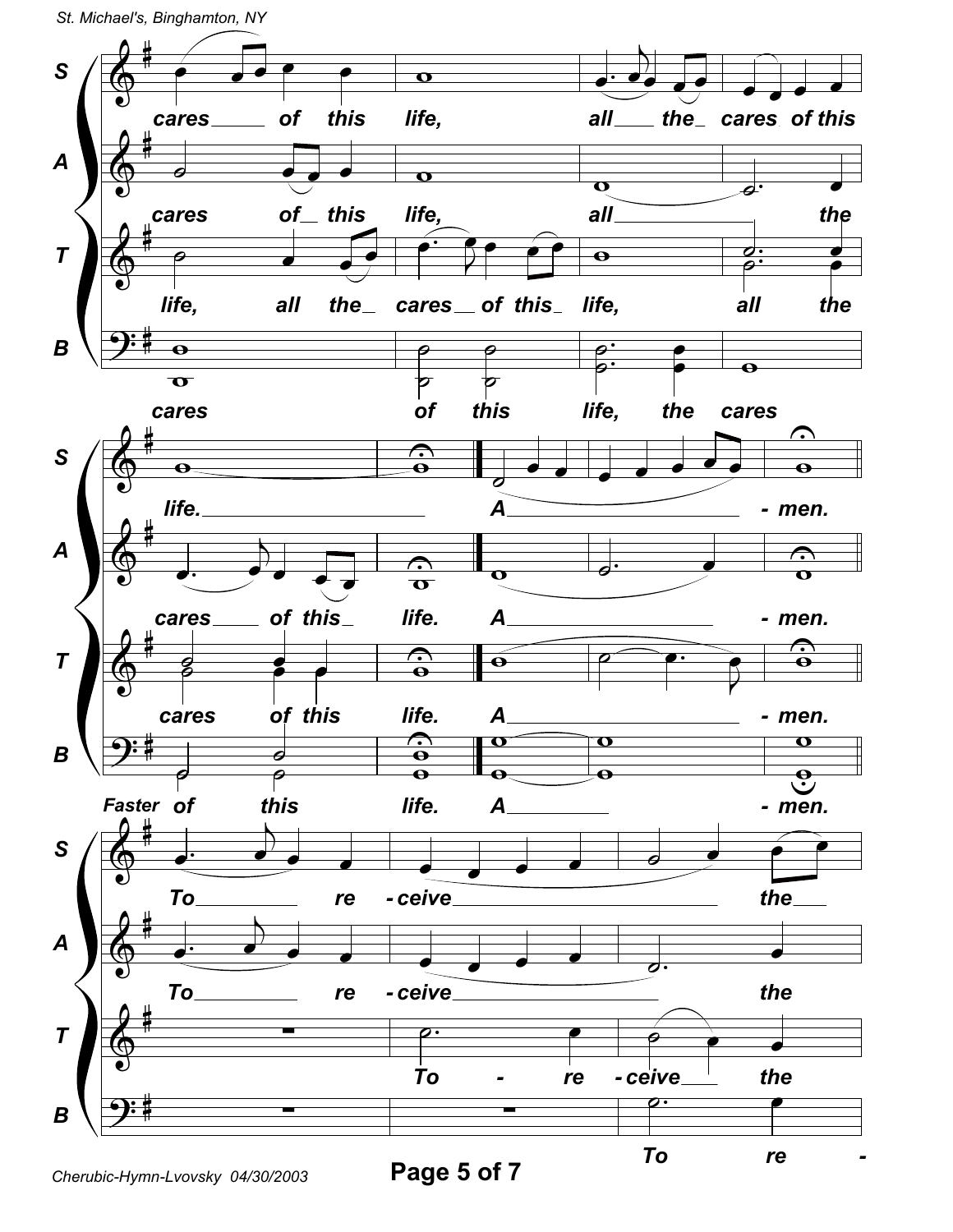